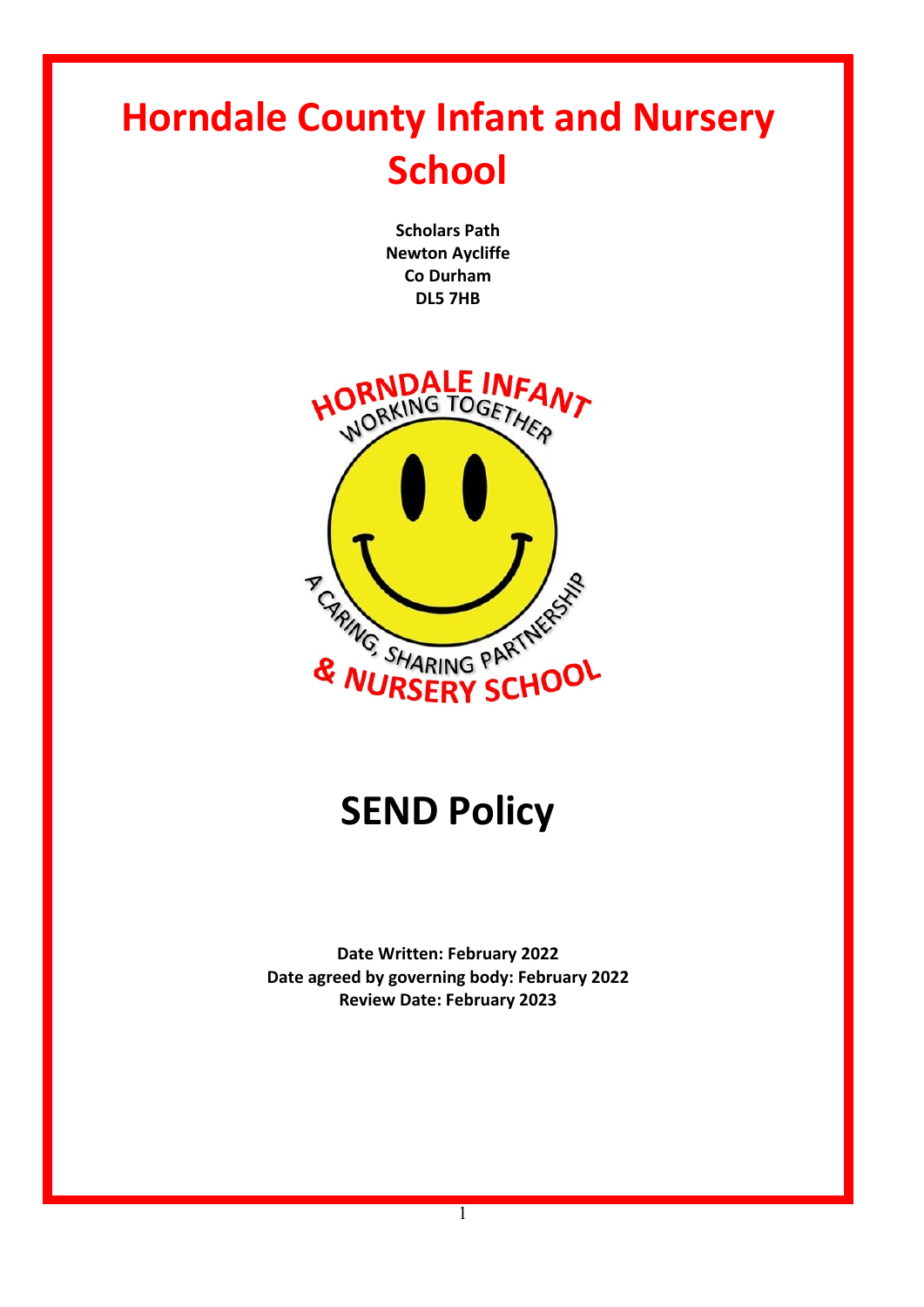# **Horndale County Infant and Nursery School Special Educational Needs Policy**

# **Contents:**

Mission Statement

- Aims and objectives
- Responsibility for the coordination of SEN provision
- Arrangements for coordination SEN provision
- Admission arrangements
- Specialist SEN provision
- Facilities for pupils with SEN
- Allocation of resources for pupils with SEN
- Identification of pupils' needs
- Access to the curriculum, information and associated services
- Inclusion of pupils with SEN
- Evaluating the success of provision
- Complaints procedure
- In service training (CPD)
- Links to support services
- Working in partnership with parents
- Links with other agencies and voluntary organisations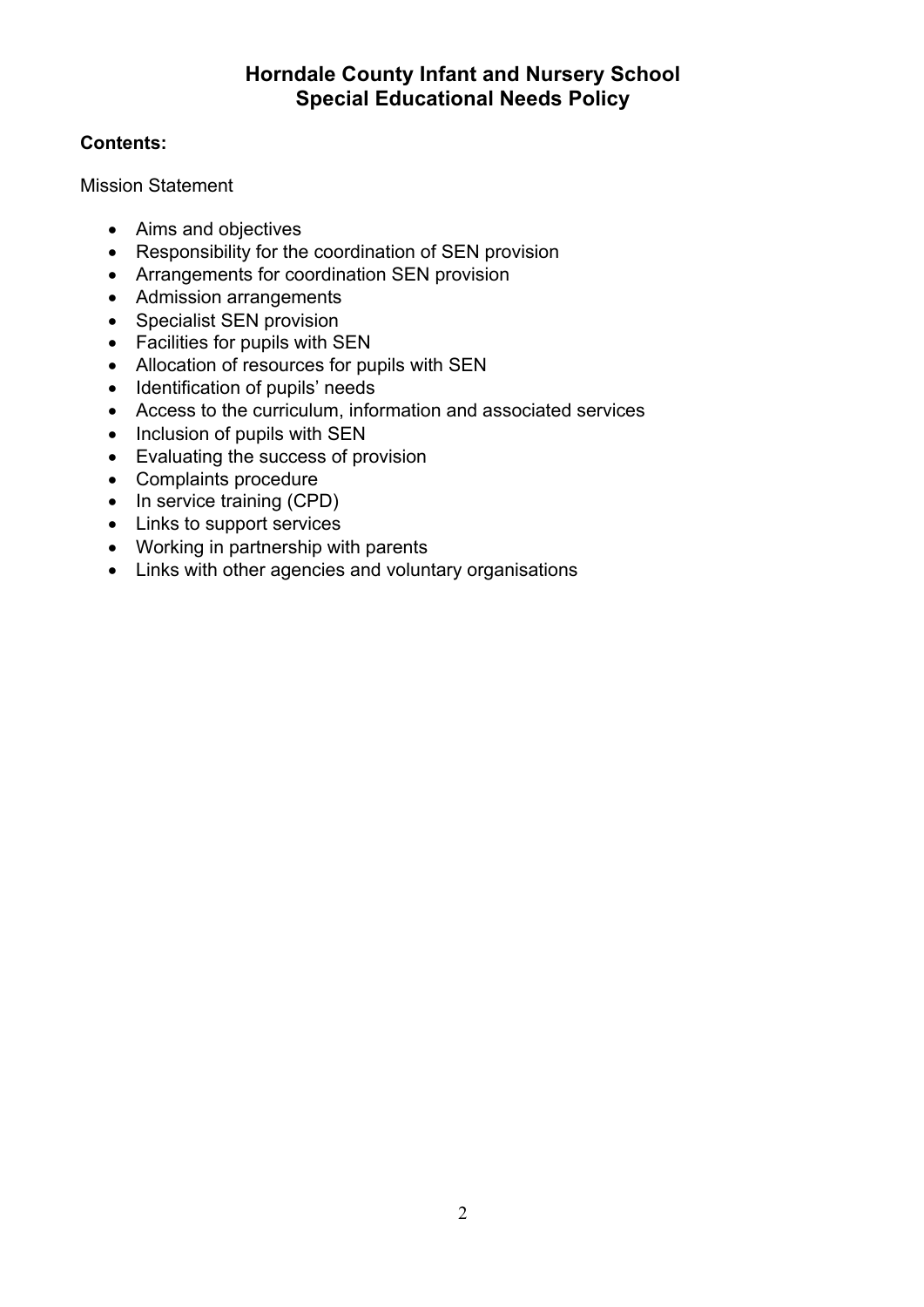#### **Special Educational Needs Policy 2014**

The coalition government is reforming the way in which provision and support is made for children and young people with special educational needs and/or disabilities in England. New legislation (The Children and Families Act 2014) enacted on the 13<sup>th</sup> March 2014 comes into force from the 1st September 2014. A new SEN code of Practise also accompanies this legislation.

More details about the reforms and the SEN Code of Practise can be found on the Department for Education's website:

www.education.gov.uk/schools/pupilsupport/sen

One significant change arising from the reforms is that Statements of Special Educational Needs for those children with the most complex needs have now been replaced with a new Education, Health and Care Plan (EHC). These plans are being supported by an Education, Health and Care Plan Pathway. You can view an animation describing this new pathway on Durham's SEND Local Offer website:

#### http://wss.durham.lea.org.uk/localoffer/

This information is also available by putting the above web address into the browser of a smart phone or tablet.

The SEND Local Offer is a resource which is designed to support children and young people with special educational needs and/or disabilities and their families. It describes the services and provision that are available both to those families in Durham that have an Education, Health and Care Plan, but still experience some form of special educational need. The SEND Local Offer includes information about public services across education, health and social care, as well as those provided by the private, voluntary and community sectors.

#### **Definitions of Special Educational Needs (SEN) taken from section 20 of the Children and Families Act 2014.**

A child has SEN if they have a learning difficulty or disability which calls for special educational provision to be made for them. A child of compulsory school age or a young person has a learning difficulty or disability if they:

a) Have a significantly greater difficulty in learning than the majority of others of the same age:

or:

b) Have a disability which prevents or hinders them from making use of educational facilities of a kind generally provided for others of the same age in main stream schools or mainstream post – 16 institutions.

A child under compulsory school age has special educational needs if they fall within the definition at (a) or (b) above or would do so if special educational provision was not made for them.

Children must not be regarded as having a learning difficulty solely because the language or form of language of their home is different from the language in which they will be taught.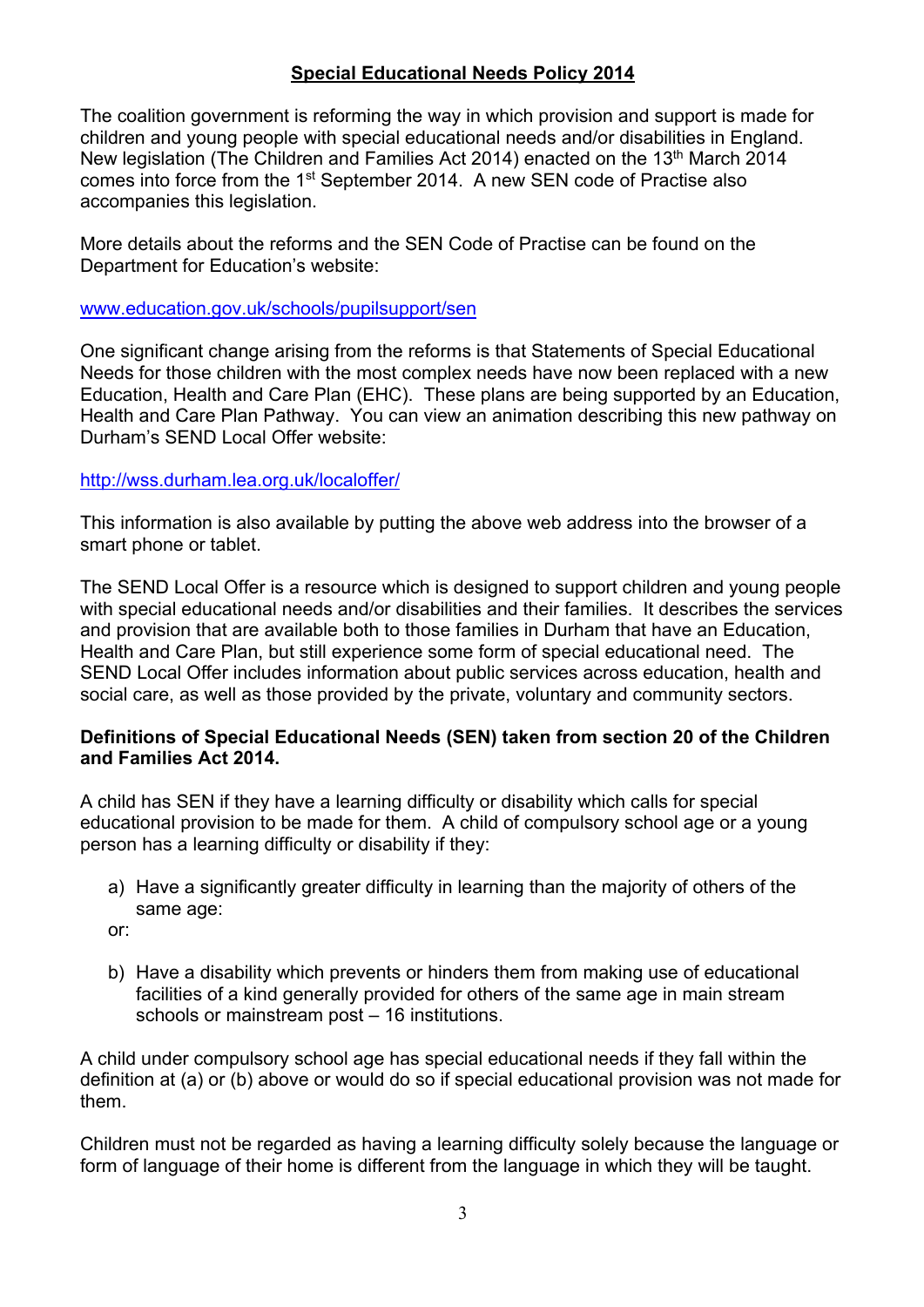# **Working together a caring sharing partnership**

Horndale County Infant and Nursery School, through a partnership of Pupils, Parents, Governors and Staff is committed to developing every child's potential by preparing each individual for life.

This partnership will nurture the child's social, emotional, intellectual, physical and spiritual growth to help towards a greater understanding of the world in which each child now lives.

At Horndale Infant's we are proud to provide a safe, stimulating and inclusive learning environment where every member of our community is valued and respected.

Our broad, balanced, creative curriculum and enrichment activities provide opportunities for everyone to achieve and succeed.

We celebrate our achievements, gifts and cultural diversity, irrespective of individual differences within the protected categories of the Equality Act of 2010.

Together we take pride in making a positive contribution to our school and the wider community.

#### **1. Aims and Objectives**

#### **Aims**

We aim to provide every child with access to a broad and balanced education. This includes the National Curriculum in line with the Special Educational needs Code of Practise.

#### **Objectives**

Staff members seek to identify the needs of pupils with SEN as early as possible. This is most effectively done by gathering information from parents, education, health and care services and early year's settings prior to the child's entry into the school or nursery.

Monitor the progress of all pupils in order to aid the identification of pupils with SEN. Continuous monitoring of those pupils with SEN by their teachers will help to ensure that they are able to reach their full potential.

Make appropriate provision to overcome all barriers to learning and ensure pupils with SEN have full access to the Early Years and National Curriculum. This will be coordinated by the SEN coordinator and Head Teacher and will be carefully monitored and regularly reviewed in order to ensure that individual targets are being met and all pupils' needs are catered for.

Work with parents to gain a better understanding of their child, and involve them in all stages of their child's education. This includes supporting them in terms of understanding SEN procedures and practices and providing regular feedback on their child's progress.

Work with and in support of outside agencies when the pupils' needs cannot be met by the school alone. Some of these services include Parent Support Advisor Support, Educational Psychology Service, Speech and language Therapy, Learning and disability Support Service as well as Children and Adult Mental Health Service CAMHS.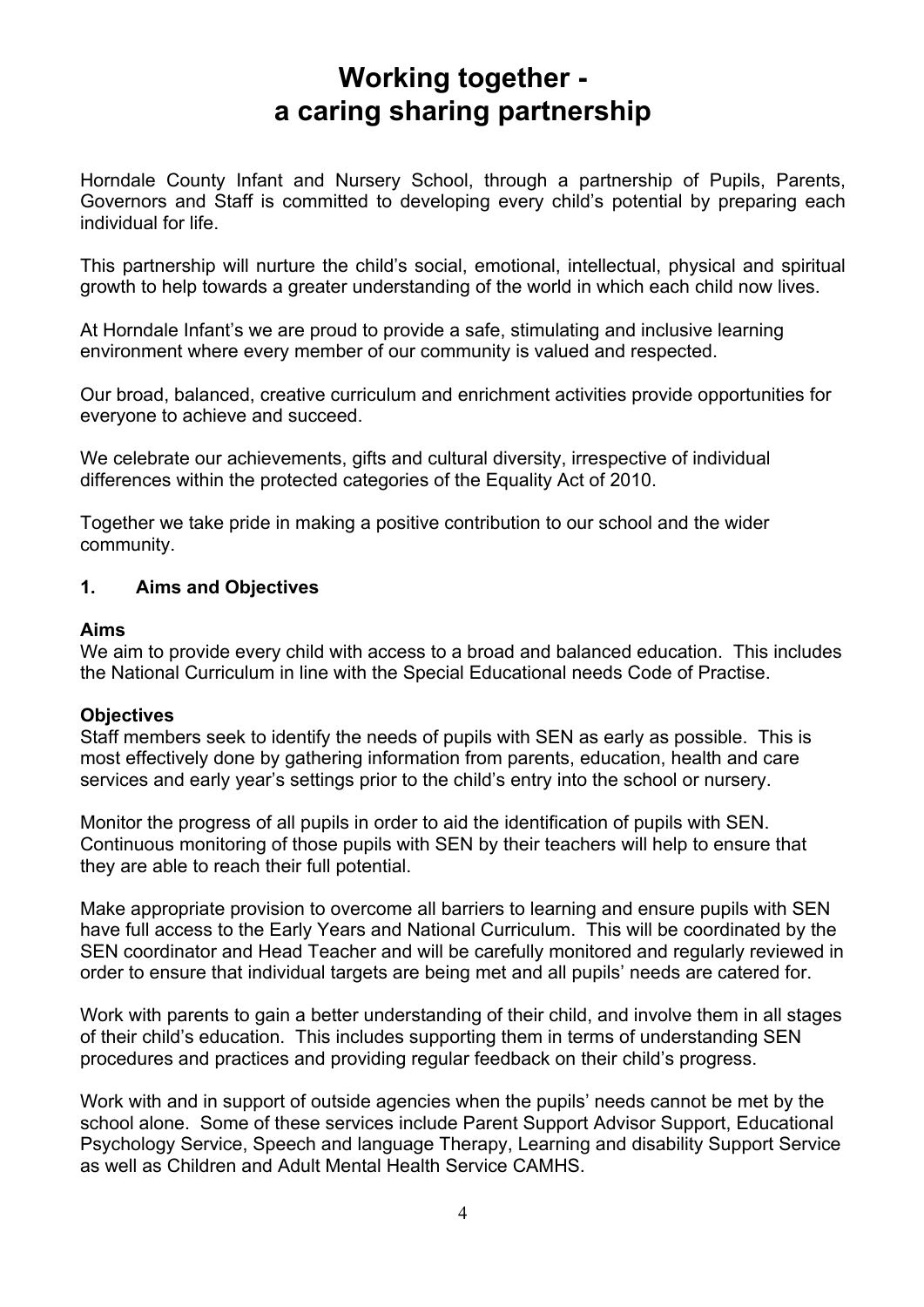Create a school environment where pupils can contribute to their own learning. This means encouraging relationships with adults in school where pupils feel safe to voice their opinions of their own needs, and carefully monitoring the progress of all pupils at regular intervals. Pupil participation is encouraged through school by wider opportunities such as school council, educational visits, school plays, sports teams and buddies in the playground.

# **2. Responsibility for the coordination of SEN provision.**

The person responsible for overseeing the provision for children with SEN and also the person coordinating the day to day provision of education for pupils with SEN is Mr C Brown (SEND Coordinator).

# **3. Arrangements for coordinating SEN provision**

The SEN coordinator will hold details of all SEN records for individual pupils.

All staff can access:

- The Horndale Infant and Nursery School SEN Policy
- A copy of the full SEN Register
- Guidance on identification of SEN in the Code of Practise
- Information on individual pupils' special educational needs, including Additional SEN Support Plans
- Practical advice, teaching strategies and information about types of special educational needs and disabilities
- Information available through Durham SEND Local Offer

In this way, every staff member will have complete and up to date information about all pupils with special needs and their requirements which will enable them to provide for the individual needs of all pupils.

This policy is made accessible to all staff and parents in order to aid the effective coordination of the school's SEN provision.

#### **4. Admission arrangements**

Please refer to the information contained in our school brochure.

The admission arrangements for all pupils are in accordance with national legislation, including the Equality Act 2010. This includes children with any level of SEN; those with Educational Health and Care Plans and those without.

# **5. Special SEN Provisions**

We are committed to whole school inclusion. In our school we support children with a range of special educational needs. We will seek specialist SEN provision and training from SEN services where necessary.

# **6. Facilities for pupils with SEN**

The school complies with all relevant accessibility requirements; please see the school accessibility plan for more details.

#### **7. Allocation of resources for pupils with SEN**

All pupils with SEND will have access to Element 1 and 2 of a schools' budget which equates to £6,000 (AWPU). Some pupils with SEND may access additional finding for High Level Needs and this is usually retained by the Local Authority, but can also be allocated as a Personal Budget.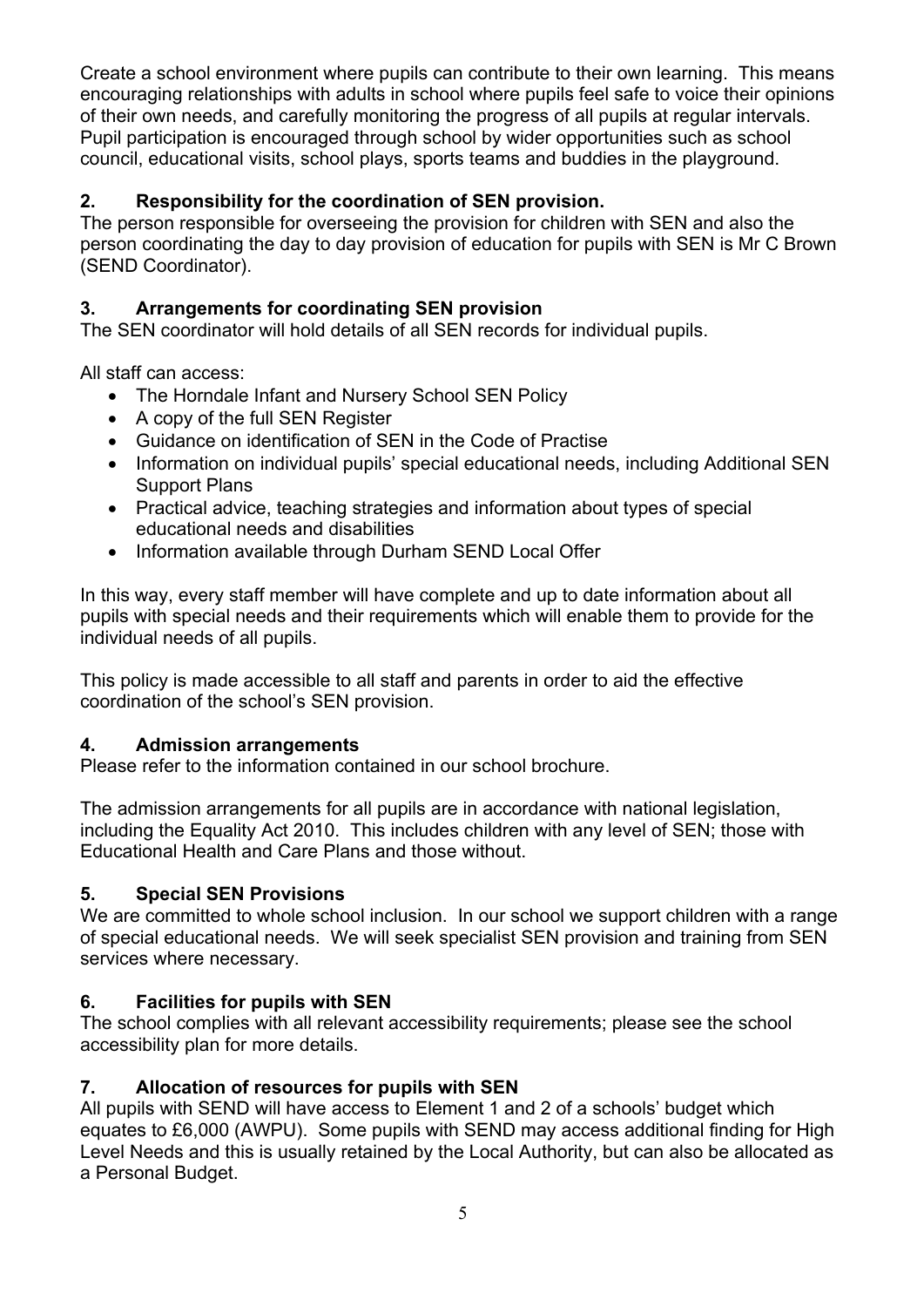## **8. Identification of pupils needs**

#### **Identification**

See definition of Special Educational needs at the start of this policy.

A graduated approach:

#### **Quality First Teaching**

- a) Any pupils who are falling significantly outside of the range of expected academic achievement in line with predicted performance indicators and grade boundaries will be monitored.
- b) Once a pupil has been identified as possibly having SEN they will be closely monitored by staff in order to gauge their level of learning and possible difficulties.
- c) The child's class teacher will take steps to provide differentiated learning opportunities that will aid the pupil's academic progression and enable the teacher to better understand the provision and teaching style that needs to be applied.
- d) The SEN Coordinator will be consulted as needed for support and advice and may wish to observe the pupil in class.
- e) Through (b) and (d) it can be determined which level of provision the child will need going forward.
- f) If a pupil has recently been removed from the SEN register they may also fall into this category as continued monitoring will be necessary.
- g) Parents will be informed fully of every stage of their child's development and the circumstances under which they are being monitored. They are encouraged to share information and knowledge with the school.
- h) The child is recorded by the school as being under observation due to concern by parent or teacher but this does not automatically place the child on the school's SEN register. Any concerns will be discussed with parents informally.
- i) Parent's evenings are used to monitor and assess the progress being made by children.

#### **SEN Support**

Where it is determined that a pupil does have SEN, parents will be formally advised of this and the decision will be added to the SEN register. The aim of formally identifying a pupil with SEN is to help school ensure that effective provision is put in place and so remove barriers to learning. The support provided consists of a four – part process.

- Assess
- Plan
- Do
- Review

This is an ongoing cycle to enable the provision to be refined and revised as the understanding of the needs of the pupil grows. This cycle enables the identification of those interventions which are the most effective in supporting the pupil to achieve good progress and outcomes.

#### **Assess**

This involves a clear analysis of the pupil's needs using the class teacher's assessment and experience of working with the pupil, details of previous progress and attainment, comparisons with peers and national data, as well as the views and experience of parents.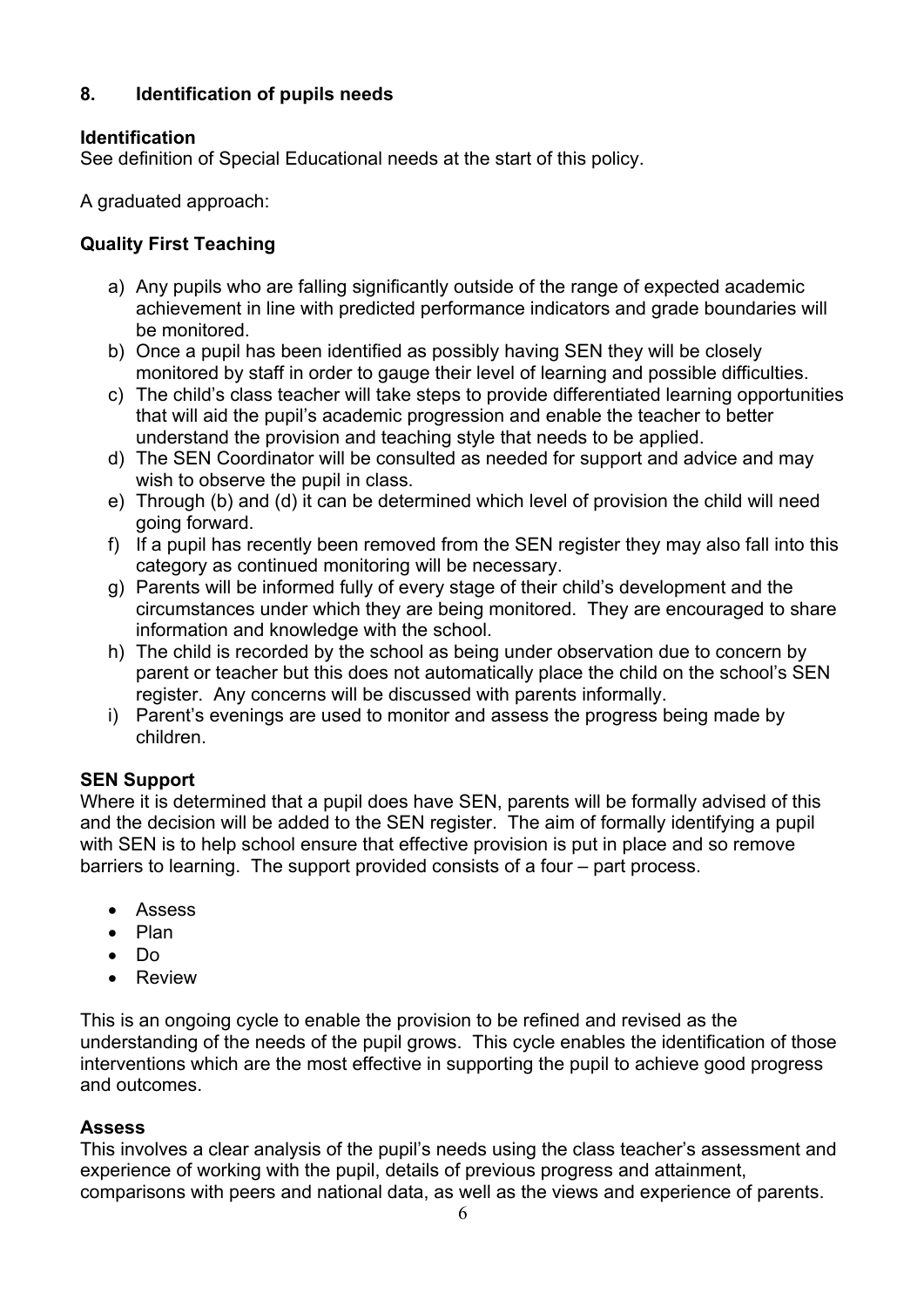The pupil's views and where relevant, advice from external support services will also be considered. Any parental concerns will be noted and compared with the school's information and assessment data on how the pupil is progressing.

This analysis will require regular review to ensure that support and intervention is matched to need, that barriers to learning are clearly identified and being overcome and that the interventions being used are developing and evolving as required. Where external support staff are already involved their work will help inform the assessment of need. Where they are not involved they may be contacted, if this is felt to be appropriate, following discussion and agreement from parents.

#### **Plan**

Planning will involve consultation between the teacher, SENCO and parents to agree the adjustments, interventions and support that are required; the impact on progress, development and/or behaviour that is expected and a clear date for review. Parental involvement may be sought, where appropriate, to reinforce or contribute to progress at home.

All those working with the pupil, including support staff will be informed of their individual needs, the support that is being provided, any particular teaching strategies/approaches that are being employed and the outcomes that are being sought.

#### **Do**

The class teacher remains responsible for working with the child on a day to day basis. They will retain responsibility even where the interventions may involve group or one to one teaching away from the main class teacher. They will work closely with teaching assistants and to plan and assess the impact of support and interventions and links with classroom teaching. Support with further assessment of the pupil's strengths and weaknesses, problem solving and advising of the implementation of effective support will be provided by the SEN Coordinator.

#### **Review**

Reviews of a child's progress will be made regularly, at least termly. The review will evaluate the impact and quality of the support and interventions. It will also take account of the views of the pupil and where necessary their parents. The class teacher, in conjunction with the SENCO will revise the support and outcomes based on the pupil's progress and development making any necessary amendments going forward, in consultation with parents and the pupil.

#### **Referral for an Education, Health and Care Plan**

If a child has lifelong or significant difficulties they may undergo a Statutory Assessment Process which is usually requested by the school but can be requested by a parent. This will occur where the complexity of need around the needs of the child are such that a multiagency approach to assessing that need, to planning provision and identifying resources, is required.

The decision to make a referral for an Education, Health and Care Plan will be taken at a progress review. The application for an Education, Health and Care Plans will combine information from a variety of sources including:

- Parents
- Teachers
- SENCO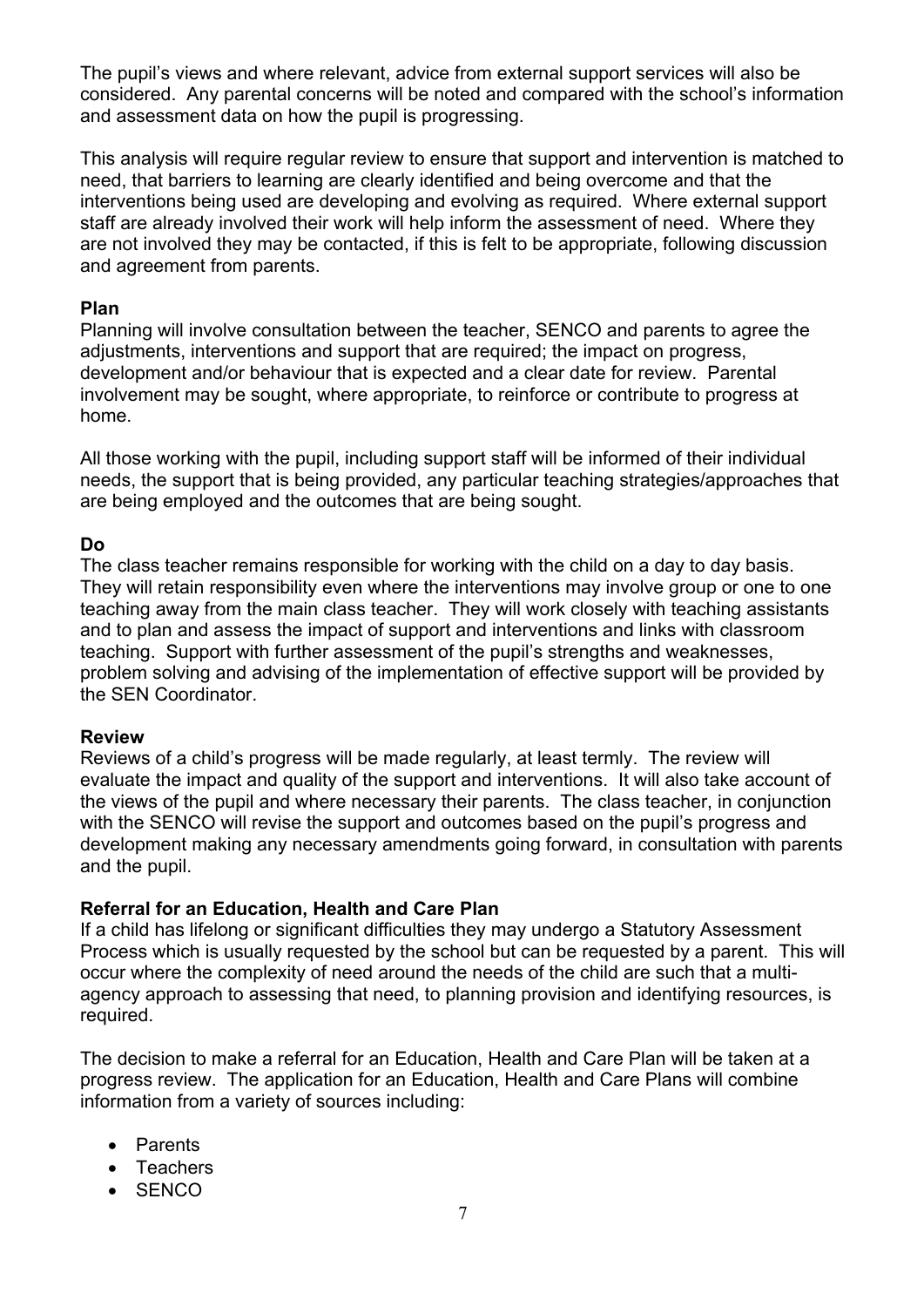- Social Care
- Health Professionals

Information will be gathered relating to the current provision provided, action points that have been taken and the preliminary outcomes of targets set. A decision will be made by a group of people from education, health and social care about whether or not the child is eligible for an EHC Plan. Parents have the right to appeal against a decision not to initiate a statutory assessment leading to an EHC Plan.

Further information about EHC Plans can be found via the SEND Local Offer:

#### http://wss.durhamlea.org.uk/localoffer/

or by contacting the Parent Partnership Service on: 0191 5875841

# **Education, Health and Care Plans (EHC Plan)**

- a. Following Statutory Assessment, an EHC Plan will be provided by Durham County Council, if it is decided that the child's needs are not being met by the support that is ordinarily available. The school and the child's parents will be involved developing and producing the plan.
- b. Parents have the right to appeal against the content of the EHC Plan. They may also appeal against the school named in the Plan if it differs from their preferred choice.
- c. Once the EHC Plan has been completed and agreed, it will be kept as part of the pupil's formal record and reviewed at least annually by staff, parents and the pupil. The annual review enables provision for the pupil to be evaluated and, where appropriate, for changes to be put in place, for example, reducing or increasing levels of support.

#### **9. Access to the Curriculum, Information and Associated Services**

Pupils with SEN will be given access to the curriculum through the specialist SEN provision provided by the school as is necessary, as far as possible, taking into account the wishes of their parents and the needs of the individual.

Every effort will be made to educate pupils with SEN alongside their peers in a mainstream classroom setting. Where this is not possible, the SEN Coordinator will consult with the child's parents for other flexible arrangements to be made.

Regular training and learning opportunities for staff on the subject of SEN and SEN teaching are provided in school. Staff members are kept up to date with teaching methods which will aid the progress of all pupils including those with SEN.

In class, provision and support are deployed effectively to ensure the curriculum is differentiated where necessary. We make sure that individual or group tuition is available where it is felt pupils would benefit from this provision.

We set appropriate individual targets that motivate pupils to do their best, and celebrate achievements at all levels.

#### **10. Inclusion of Pupils With SEN**

The Head Teacher who is also the SEN Coordinator oversees the school's policy for inclusion and is responsible for ensuring that it is implemented effectively throughout the school.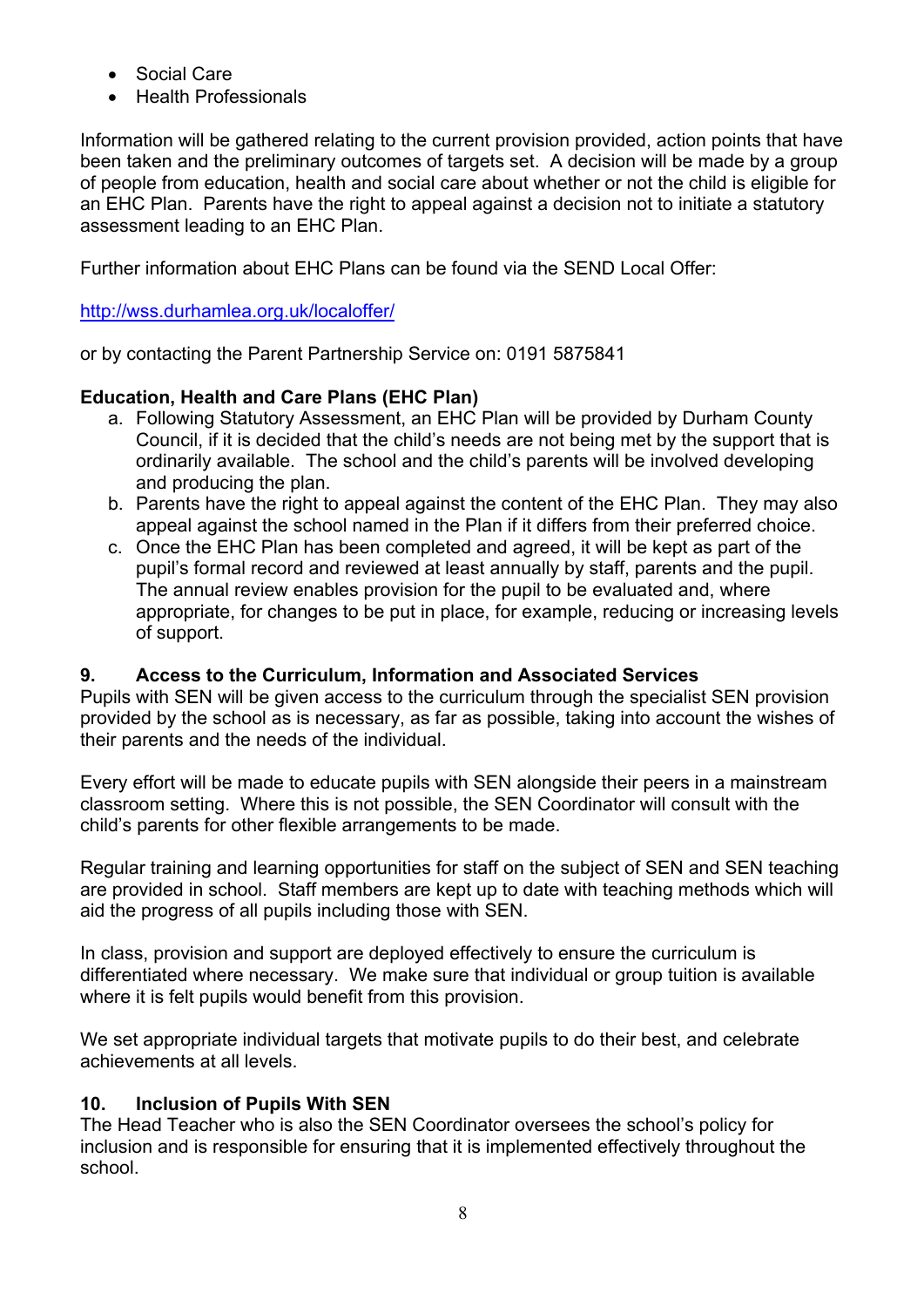The school curriculum is regularly reviewed to ensure that it promotes the inclusion of all pupils. This includes learning outside the classroom.

The school will seek advice as appropriate, around individual pupils, from external support services through Local Authority provision.

# **11. Evaluating the Success of Provision**

In order to make consistent continuous progress in relation to SEN provision the school encourages feedback from staff, parents and pupils throughout the year. This is done in the form of an annual parent and pupil questionnaire, discussion and through progress meetings with parents.

Pupil progress will be monitored on a termly basis in line with the SEN Code of Practise.

SEN provision and interventions are recorded on Additional SEN Support Plans, which are updated termly or when the intervention is changed. These are updated by the class teacher and are monitored by the SEN Coordinator. These reflect information passed on by the SEN Coordinator at the beginning of an academic year and are adapted following assessments. These interventions are monitored and evaluated termly by the SENCO and information is fed back to the staff, parents and governors. This helps to identify whether provision is effective.

# **12. Complaints Procedure**

If a parent or carer has any concerns or complaints regarding the care or welfare of their child, an appointment can be made by them to speak to the Head Teacher who will be able to advise on formal procedures for complaint.

#### **13. In Service Training (CPD)**

We aim to keep all school staff up to date with relevant training and developments in teaching practise in relation to the needs of pupils with SEN.

The SEN Coordinator attends relevant SEN courses, Family SEN meetings and facilitates/signposts relevant SEN focussed external training opportunities for all staff.

We recognise the need to train all our staff on SEN issues and we have funding available to support this professional development. The SENCO, with the senior leadership team, ensures that training opportunities are matched to school development priorities and those identified through the use of provision management (see Section 11).

#### **14. Links to Support Services**

The school continues to build strong working relationships and links with external support services in order to fully support SEN pupils and aid school inclusion.

Sharing knowledge and information with our support services is key to the effective and successful SEN provision within our school. Any one of the support services may raise concerns about a pupil. This will then be brought to the attention of the SEN coordinator who will then inform the child's parents.

# **15. Working in Partnerships with Parents**

Horndale County Infant and Nursery School believes that a close working relationship with parents is vital in order to ensure:

a. Early and accurate identification and assessment of SEN leading to appropriate